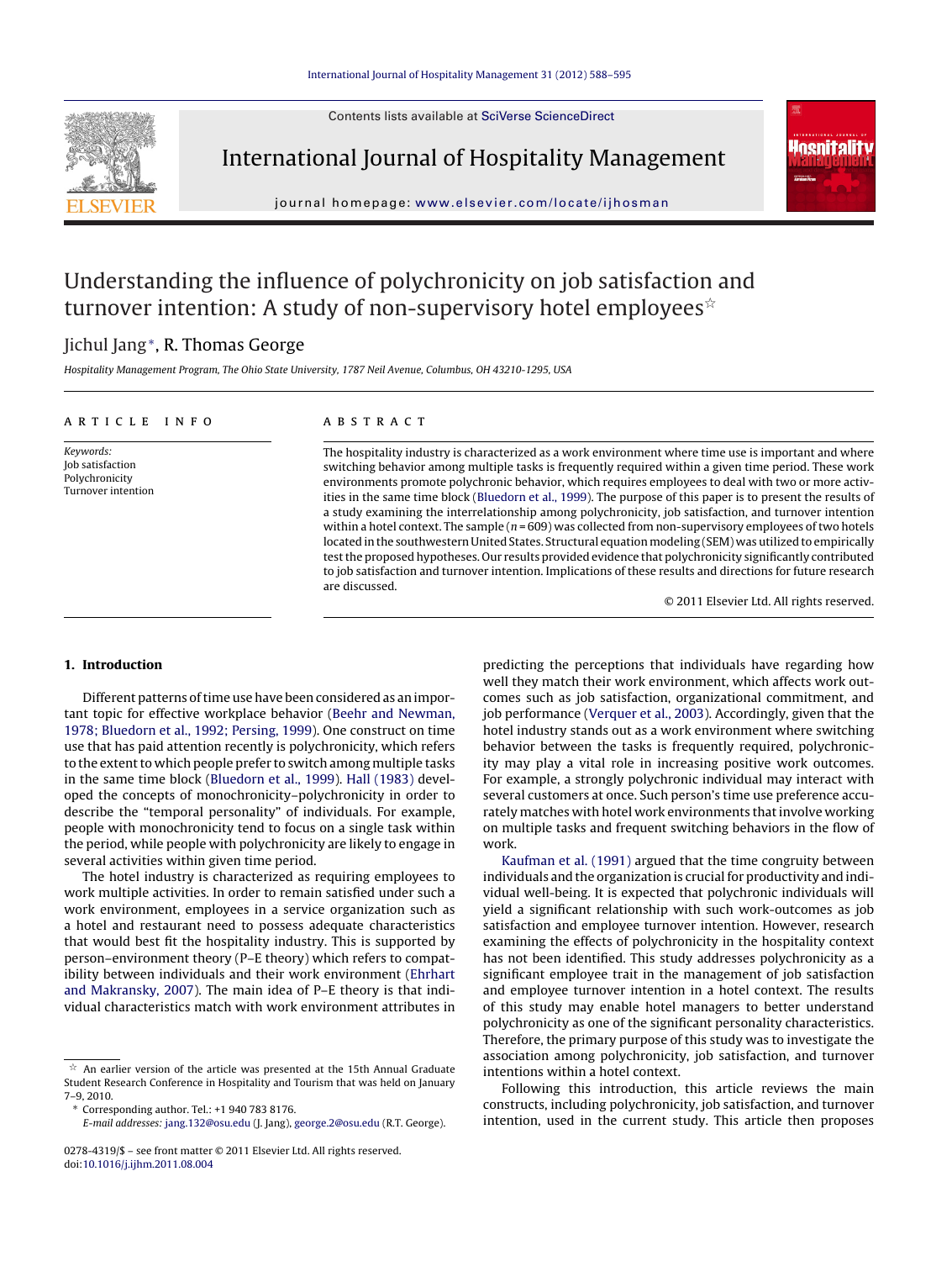hypothesized relationship among them. The findings of the study and implications for practice are then suggested. The article concludes with limitations and directions for future research.

#### **2. Literature review**

#### 2.1. Polychronicity

Different patterns of time utilization have received attention in relation to effective workplace behavior [\(Bluedorn](#page--1-0) et [al.,](#page--1-0) [1992\).](#page--1-0) Traditional time approach has focused on a single time use within a given limited period time that activities are sequenced [\(Kaufman](#page--1-0) et [al.,](#page--1-0) [1991\).](#page--1-0) However, as competitive pressures intensify in rapidly changing environments, employees are required to engage in an additional variety of tasks, activities and roles that they must handle simultaneously [\(Persing,](#page--1-0) [1999\).](#page--1-0) One construct that describes how individuals approach time that has received increased attention recently is polychronicity.

Polychronicity refers to the extent to which people prefer to switch among multiple tasks in the same time-block ([Bluedorn](#page--1-0) et [al.,](#page--1-0) [1999\).](#page--1-0) After first introducing the concept, [Hall](#page--1-0) [\(1983\)](#page--1-0) further developed the concepts of monochronicity–polychronicity to describe the "temporal personality" of individuals, and even of entire peoples. According to [Hall's](#page--1-0) [\(1966\)](#page--1-0) book, The Hidden Dimension, monochromic individuals are typified by low involvement, scheduling one activity at a time, and becoming disoriented if too many things have to be done at once. For example, people who have a monochronic personality would tend to focus on a single task or project for the same time block and regard an unscheduled event (e.g., phone call) as an interruption. On the other hand, polychronic individuals are comfortable engaging in several activities. People with polychronic orientation would anticipate involvement with multiple activities during the given time period, intending to move back and forth among several tasks and projects. Unscheduled events would be interpreted as part of the normal activities rather than as interruptions or deviation from the plan or schedule ([Arndt](#page--1-0) et [al.,](#page--1-0) [2006\).](#page--1-0)

Polychronic time use has broadened into two discrete forms: (1) multi-tasking; and (2) task-switching ([Bluedorn](#page--1-0) et [al.,](#page--1-0) [1999;](#page--1-0) [Arndt](#page--1-0) et [al.,](#page--1-0) [2006\).](#page--1-0) Multi-tasking, as one of the forms of polychronicity, is defined as involving several activities at the same time [\(Ofori-Dankwa](#page--1-0) [and](#page--1-0) [Julian,](#page--1-0) [2001\).](#page--1-0) [Bluedorn](#page--1-0) et [al.\(1999,](#page--1-0) [p.](#page--1-0) [207\)](#page--1-0) have pointed out that the element of "at the same time" in the definition of polychronicity refers literally to "very short spans of time" or instantaneous. For example, it may be possible for individuals to talk on the phone and walk at the same time. On the contrary, task-switching refers to the preference for moving back and forth between tasks in the given time period [\(Frei](#page--1-0) et [al.,](#page--1-0) [1999\).](#page--1-0) For example, individuals may be able to shift their attention from one task to another task within time-block. Therefore, the concept of multi-tasking is conceptually different from the concept of task-switching. In the hospitality context, task-switching behavior is suitable because it is reasonable to assume that employees can engage in multiple activities by moving back and forth among tasks in the same time block. In this study, we use task-switching as the concept of polychronicity.

There has been research to develop the scale for polychronicity. The Polychronic Attitudes Index (PAI), a four-item scale was produced by [Kaufman](#page--1-0) et [al.](#page--1-0) [\(1991\)](#page--1-0) in order to measure polychronicity. However, the alpha coefficient (0.68) was lower compared to the alpha coefficient (0.8) suggested by [Nannally](#page--1-0) [\(1978\).](#page--1-0) Later, [Bluedorn](#page--1-0) et [al.](#page--1-0) [\(1999\)](#page--1-0) developed and tested Inventory of Polychronic Values (IPV,  $\alpha$ = 0.84) using the data ( $N = 2190$ ) from bank employees, undergraduate students, hospital personnel, dentists and state agency managers. More recently, [Hui](#page--1-0) et [al.](#page--1-0) [\(2010\)](#page--1-0) used this scale ( $\alpha$  = 0.73) with a sample of 260 middle and their immediate supervisors in three Chinese organizations.

Several studies have suggested that polychronicity has a significant relationship with work-related outcomes such as job satisfaction, job performance and employees' organization-based self-esteem [\(Arndt](#page--1-0) et [al.,](#page--1-0) [2006;](#page--1-0) [Madjar](#page--1-0) [and](#page--1-0) [Oldman,](#page--1-0) [2006;](#page--1-0) [Souitaris](#page--1-0) [and](#page--1-0) [Maestro,](#page--1-0) [2010;](#page--1-0) [Hui](#page--1-0) et [al.,](#page--1-0) [2010\).](#page--1-0) For instance, [Conte](#page--1-0) et [al.\(1999\)](#page--1-0) described polychronicity as being associated with striving for achievement in the sample of college students. [Conte](#page--1-0) [and](#page--1-0) [Gintoft](#page--1-0) [\(2005\)](#page--1-0) demonstrated that polychronicity was significantly and positively related to supervisor ratings of customer service using a sample of 174 sales associates from a computer organization. In recent study, [Souitaris](#page--1-0) [and](#page--1-0) [Maestro](#page--1-0) [\(2010\)](#page--1-0) examined the effect of polychronicity on strategic decision speed, which can lead to financial performance among top management teams. They found the positive impact of polychronicity on financial performance. [Hui](#page--1-0) et [al.](#page--1-0) [\(2010\)](#page--1-0) examined the moderating effect of polychronicity on the relationship between task variety and employees' organizationbased self-esteem, using 260 mid-level managers in China. They found that polychronic individuals reported higher level of employees' organization-based self-esteem when an organization provides them with task variety. However, polychronicity produces a negative effect on the job performance of some individuals. For example, [Slocombe](#page--1-0) [and](#page--1-0) [Bluedorn](#page--1-0) [\(1999\)](#page--1-0) measured not only individuals' preferred patterns of time utilization, but perceived time patterns of managers and coworkers. They found that an incongruity between individual and perceived supervisor/coworkers' time patterns would result in lower organizational commitment and perceived fairness of performance evaluation. Similarly, [Barley](#page--1-0) [\(1988\)](#page--1-0) stated that most contemporary workplaces are complex organizations with multiple groups that operate with different temporal frameworks. While similar temporal frameworks are helpful to build and maintain group cohesiveness, difficulties can arise when groups with different temporal frameworks are asked to interact [\(Frei](#page--1-0) et [al.,](#page--1-0) [1999\).](#page--1-0)

#### 2.2. Job satisfaction

Job satisfaction is defined as "the pleasurable emotional state resulting from the appraisal of one's job as achieving or facilitating the achievement of one's job values" ([Locke,](#page--1-0) [1969,](#page--1-0) [p.](#page--1-0) [316\).](#page--1-0) [Spector](#page--1-0) [\(1997\)](#page--1-0) defined job satisfaction as "how people feel about their job" (p. 2). Within the organizational behavior literature, job satisfaction has been shown to have a positive relationship to many variables. For example, several studies suggest that job satisfaction is significantly related to job performance [\(Tait](#page--1-0) et [al.,](#page--1-0) [1989;](#page--1-0) [Judge](#page--1-0) et [al.,](#page--1-0) [2001;](#page--1-0) [Morrison,](#page--1-0) [1997\).](#page--1-0) A meta-analysis by [Judge](#page--1-0) et [al.](#page--1-0) [\(2001\)](#page--1-0) found the positive correlation between job satisfaction and job performance. [Feather](#page--1-0) [and](#page--1-0) [Rauter](#page--1-0) [\(2004\)](#page--1-0) found a positive relationship between job satisfaction and productivity in the service environment. [Lowry](#page--1-0) et al. (2002) indicated that job satisfaction was positively associated with organizational commitment among 454 employees at registered club in Australia. Hospitality research on job satisfaction can be divided by types of respondents and measurement used in the study, with either general or specific facet of job satisfaction ([Chung](#page--1-0) et [al.,](#page--1-0) [2009\).](#page--1-0) For instance, [Hancer](#page--1-0) [and](#page--1-0) [George](#page--1-0) [\(2003\)](#page--1-0) explored the level of job satisfaction with a sample of 798 restaurant employees, using the Minnesota Satisfaction Questionnaire (MSQ) short version and they found that satisfaction with pay showed the lowest mean score of job satisfaction, while job security had the highest mean score of job satisfaction. [Rayton](#page--1-0) [\(2006\)](#page--1-0) using this scale reported that satisfaction with pay, the perceived supervisor support, and career opportunities were significant predictors of employee job satisfaction. More recently, [Erkutlu](#page--1-0) [\(2008\)](#page--1-0) employed Job Descriptive Index (JDI) to investigate the effect of leadership behavior on job satisfaction at boutique